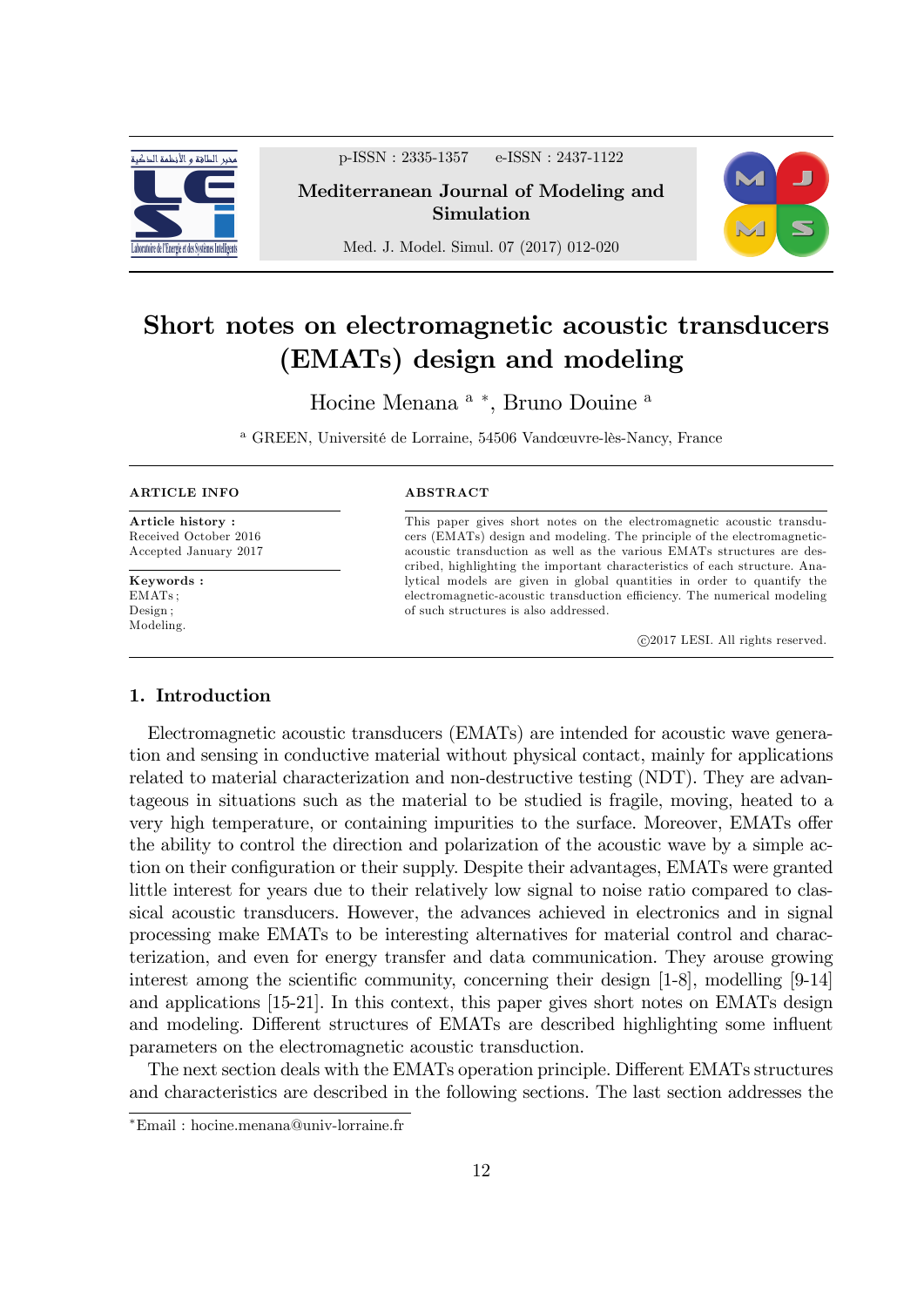numerical modelling of EMATs.

## 2. EMAT operation

An EMAT is constituted of a high frequency (HF) inductor and a permanent magnet or an electromagnet creating a static magnetic Öeld. Most EMATs operate via Lorenz forces  $(F)$  resulting from the interaction between eddy currents  $(J)$  created by the HF inductor in the tested material and the magnetostatic field density  $(B)$  created by the permanent magnet or electromagnet (Fig. 1).

$$
\vec{F} = \vec{J} \times \vec{B} \tag{1}
$$

The eddy currents, and thus the Lorenz forces, are created in the skin depth, depending on the magnetic permeability and the electrical conductivity of the tested material, and the operating frequency of the HF inductor. It generally varies from 0.05 to 0.5mm in the MHz range [3]. When the tested material is ferromagnetic, magnetostrictive forces are also created in the tested material. Some types of EMATs use essentially magnetostrictive forces [5, 11].

For the reception, the interaction between an acoustic wave and the magnetostatic induction of the EMAT generates eddy currents in the tested material which can be expressed as follows, where is the acoustic wave velocity [12] :

$$
\vec{J} = \sigma \ \vec{v} \times \vec{B} \tag{2}
$$

The magnetic field associated to these eddy currents induces a voltage in a sensing coil which can be the same coil used for the emission.



Fig.  $1 - EMATs$  for : (a) longitudinal and (b) transverse waves.

# 3. EMATs configurations

Figure 1 shows two configurations of EMATs. The configuration that directs the magnetostatic induction parallel to the surface of the material gives rise to longitudinal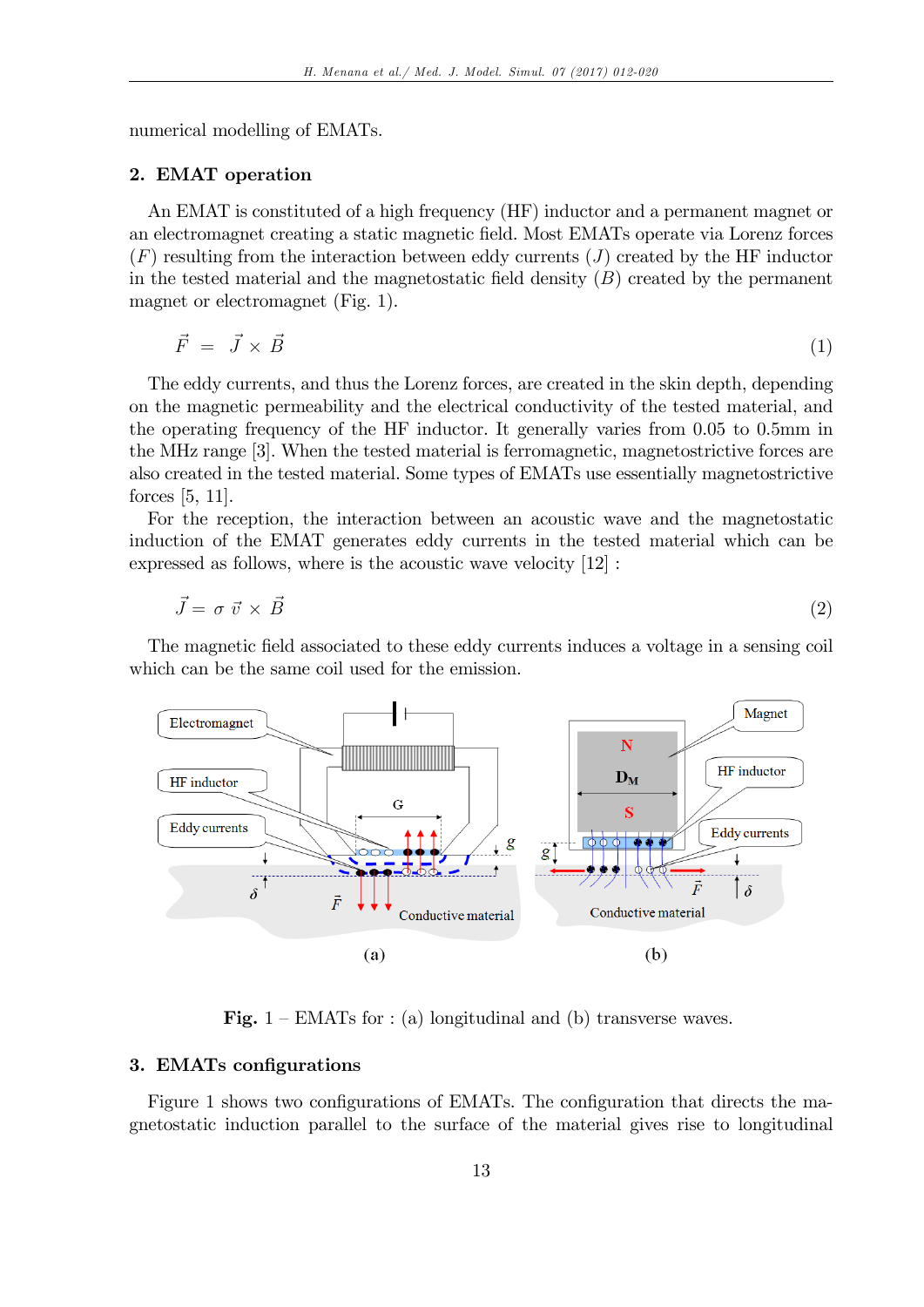(compression) waves (Fig. 1-a), and the configuration that directs the magnetostatic induction perpendicular to the material surface gives rise to transverse waves (Fig. 1-b).

Figure 2 shows the commonly used HF inductors. The spiral coil (fig.  $2-a$ ) is very effective for generating radially polarized shear waves [6]. The disadvantage of this coil is that it does not generate pure transverse waves. The ratio between the amplitudes of the transverse and the longitudinal parts of the generated waves is given by (3) [3], where RS is the spiral coil radius and DM is the magnet diameter (Fig. 1-b).

$$
R_{(\perp - / /)} = 0.5 \left( R_S / D_M \right)^2 \tag{3}
$$

The double spiral coil (Fig. 2-b) is used for longitudinal waves. The serpentine (meander line) coil (Fig. 2-c) allows controlling the orientation of the generated acoustic wave by acting on the supply frequency or on the width of its spatial period. The relation between the surface acoustic waves velocity  $(v)$ , the supply frequency  $(f)$  and the spatial period of the serpentine (2d) is given by (4), where  $\theta$  is the angle between the vector normal to the material surface and the direction of the acoustic wave [16-17].



Fig.  $2$  – The commonly used inductors.

$$
\sin \theta = \frac{v}{2 \, df} \tag{4}
$$

By choosing appropriate frequency or appropriate spatial period of the serpentine, surface waves  $(\theta = \pi/2)$  can be generated. For thin plates, the surface waves can be transformed into plate waves when the distance  $(d)$  between the serpentine wires is greater than the material thickness [3]. Notice that, according to (4), the acoustic wave cannot be oriented in the direction normal to the surface  $(\theta = 0)$ .

The directivity factor  $D(\theta)$  of a serpentine coil is given as follows [4, 7]:

$$
D(\theta) = \frac{\sin\left(N \frac{\psi(\theta)}{2}\right)}{N \sin\left(\frac{\psi(\theta)}{2}\right)} e^{j(N-1)\frac{\psi(\theta)}{2}}
$$
(5)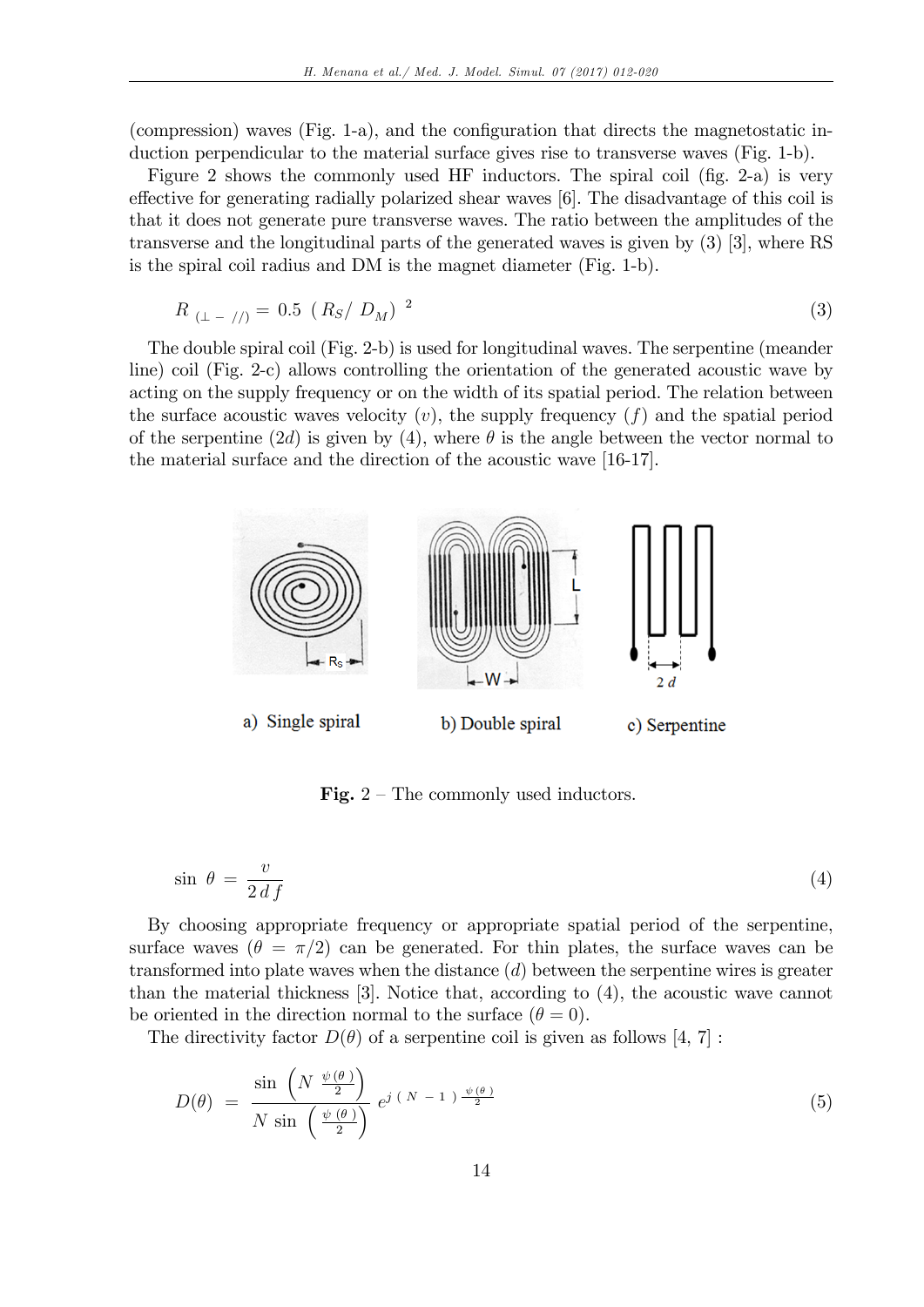$$
\psi(\theta) = \frac{\omega}{v} d \sin(\theta) + \phi \tag{6}
$$

In (5) and (6), N is the number of the coil conductors,  $\omega$  is the angular frequency and  $\varphi$  is the electrical phase difference between the currents passing through two adjacent conductors of the coil ( $\varphi = \pi$ ).

Figure 3 shows the variation of the directivity as function of the frequency, for two values of serpentine coil wires, for a surface wave  $(\theta = \pi/2)$  in aluminum. The maximum directivity is obtained for frequencies equal to odd multiples of the ratio  $\nu/(2d)$ , where  $\nu$  is the acoustic wave velocity and d is the distance between the serpentine wires. We can notice that increasing the number of wires enhances the frequency resolution of the EMAT.



Fig.  $3$  – Variation of the directivity of a : (a) 10 wires and (b) 50 wires serpentine coil as function of the frequency, for a surface wave in aluminum material.

According to  $(6)$  the electric phase difference between two adjacent conductors is another way to control the orientation of the acoustic wave. For example, a wave at normal incidence  $(\theta = 0)$  is obtained for a phase shift  $(\varphi = 0)$ , which corresponds to the configuration of the double spiral coil shown in Fig. 2-b. However, to apply any phase shift, each conductor must be supplied separately which may increase the complexity of the EMAT structure.

In the reception mode, the open circuit voltage induced in a serpentine coil is given as function of the directivity as follows [7] :

$$
V_{\infty} = NL \, BD \, (\theta) \, v_t \sin c \, (\omega \, \frac{g \, \sin \, \theta}{2 \, v} \, ) \, e^{-\omega \, \frac{W \, \sin \, \theta}{v}} \tag{7}
$$

In 7, is the angular frequency,  $B$  is the magnitude of the magnetic flux density,  $v$  and  $\nu_t$  are respectively the acoustic wave speeds in the directions  $\theta$  and  $\theta = \pi/2$  (tangent to the surface of tested material),  $N$  and  $L$  are respectively the serpentine wires number and length,  $W$  is the serpentine coil width and  $g$  is the gap between the serpentine coil and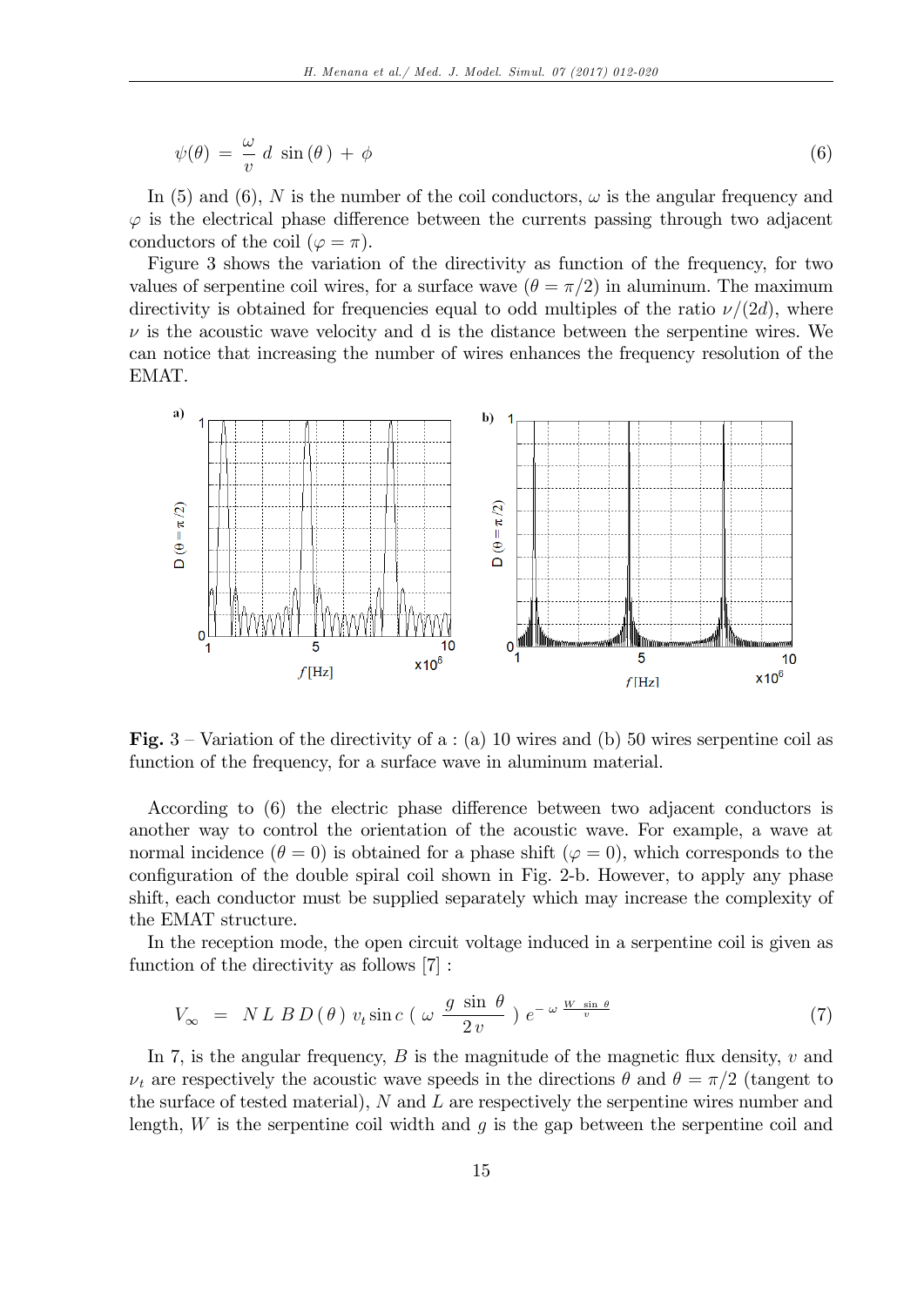the tested material surface (Fig. 1).

For a given frequency, using a serpentine inductor, the acoustic beam can also be focused on a point  $(P)$  by varying the distance  $(d)$  between the wires (Fig. 4), according to the following relation [11] :

$$
\sin \theta_i = \frac{v}{2d_i f} \tag{8}
$$

In a fixed coordinate system  $(R, \theta)$ , as shown in Fig. 4, the relation (8) can be written as follows [11] :

$$
\sin \theta_{i} = \frac{|R \sin \theta - x_{i} - d_{i}/2|}{\sqrt{(R \cos \theta)^{2} + (R \sin \theta - x_{i} - d_{i}/2)^{2}}}
$$
\n(9)



Fig.  $4 -$  Acoustic beam focusing.

#### 4. The transfer impedance

The transfer impedance Z characterizes the sensitivity of an EMAT [3]. The performance of an EMAT is conditioned by its transfer impedance ; the latter has to be feeble in the emission mode and of important value in the reception mode.

As given in  $(10)$ , it is the ratio between the induced voltage  $(V)$  by an acoustic wave and the electrical current  $(I)$  that has generated the latter. The transfer impedance accounts for all the factors that affect the electromagnetic acoustic transduction. It can be expressed as the product of the intrinsic impedance of the EMAT  $(Z_i)$  with a function F that represents the extrinsic factors that influence the transduction.

$$
Z = FZ_i = VI^{-1} \tag{10}
$$

The intrinsic transfer impedance is given by  $(11)$ , where  $Z_A$  is the acoustic wave im-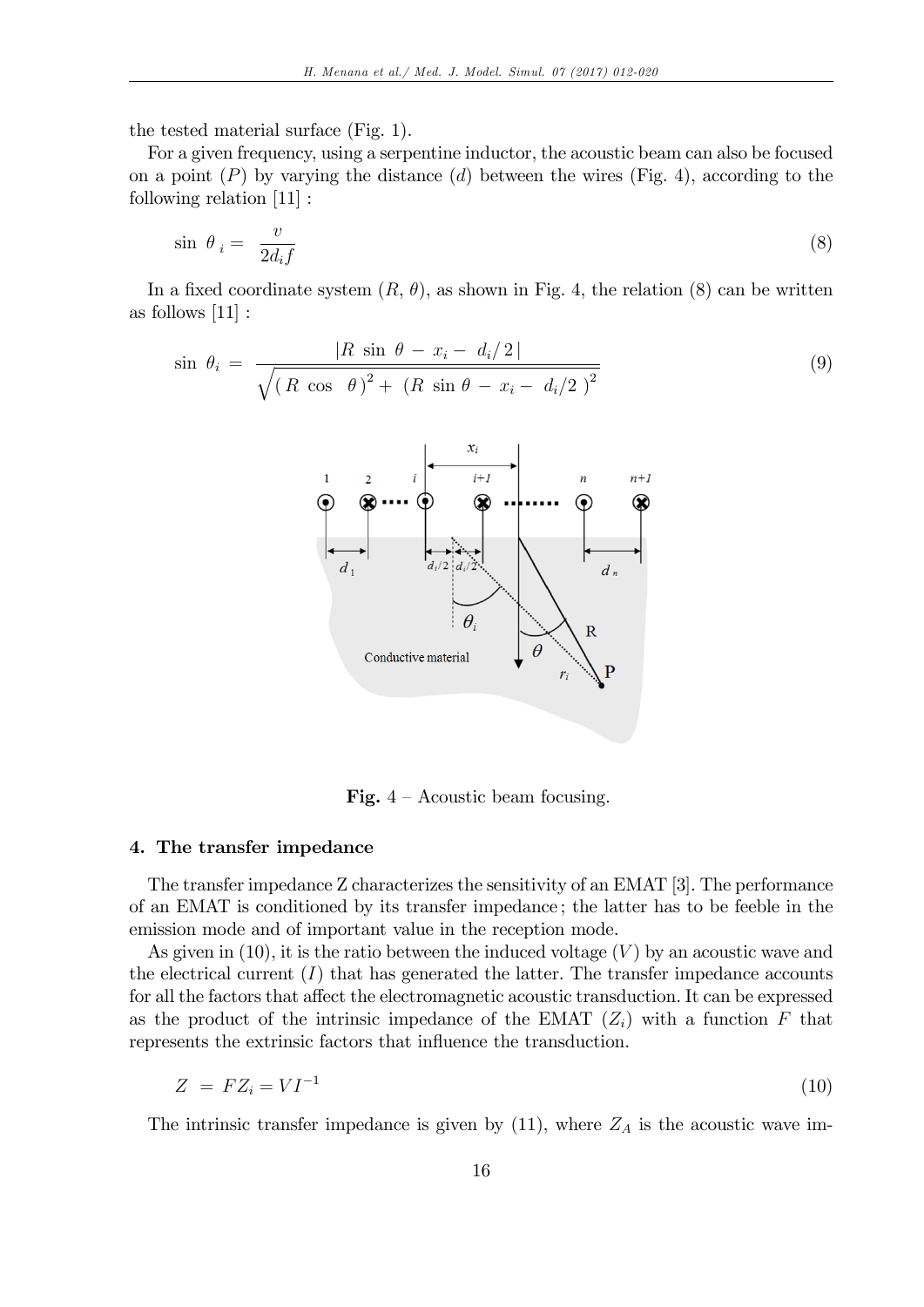pedance,  $B$  is the magnitude of the magnetostatic flux density,  $N$  is the number of wires (or turns) of the HF coil and  $S$  is the surface of the latter [3].

$$
Z_i = B^2 N^2 S Z_A^{-1}
$$
\n(11)

If different elements are used for the emission and reception, the intrinsic impedance is given by  $(11-1)$ , where the subscripts E and R are related respectively the emission and reception elements.

$$
Z_i = B_E B_R N_E N_R (S_E S_R)^{1/2} Z_A^{-1}
$$
\n(12)

The most influent parameter is the gap  $(g)$  between the EMAT and the surface of the material. It has an influence on the eddy currents and on the magnetic flux density distribution in the material. This influence can be expressed as follows  $[3]$ :

 $F_g \approx (1 - \frac{2g}{X})$  $\frac{2g}{X}$ )  $e^{-\frac{2\pi g}{Y}}$ 

The relation 12 is only valid for  $q \leq 0.1X$ , where the parameter X represents the width of the magnetic circuit :  $X = G$  for the structure presented in Fig. 1-a, and  $X = DM$  for the structure presented in Fig. 1-b. The parameter Y represents the width of the HF coil periodicity :  $Y = Rs$  for the single spiral coil (Fig. 2-a),  $Y = W$  for the double spiral coil (Fig. 2-b) and  $Y = 2d$  for the serpentine coil (Fig. 2-c).

## 5. Numerical modeling of EMATs

The modeling using global quantities as presented above is useful for EMATs pre-design but it is insufficient for the optimization and the evaluation of the interaction with the tested material. In this case, modeling using local quantities is necessary [9-13].



Fig.  $5 - EMAT$ -tested sample system.

As presented in Fig. 5, an EMAT-sample system is constituted of a magnetostatic source region (1), a HF magnetic source region (2), and a conductive sample subject to eddy currents and acoustic wave propagation (3). All these active regions are separated by air which is, in this case, an inactive region for both the electromagnetic and acoustic quantities.

The coupled electromagnetic acoustic problem can be expressed as follows :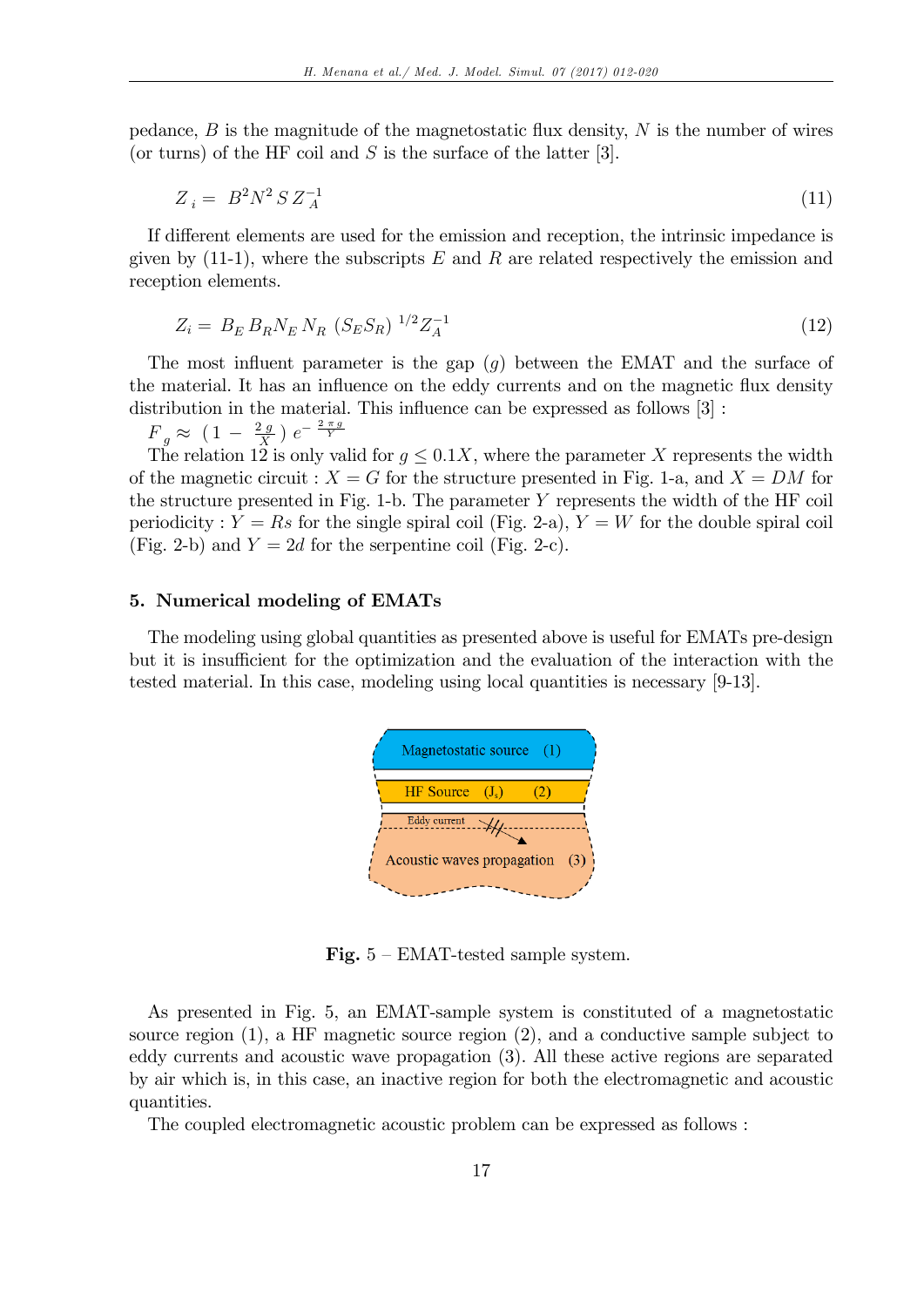$$
D(\vec{A}) = \vec{J} + \vec{J}_S \tag{13}
$$

$$
W(\vec{u}) = \vec{J} \times \vec{B} + \vec{F}_m
$$
\n<sup>(14)</sup>

$$
\vec{J} = (\sigma + \varepsilon \partial_t) \left( \partial_t \vec{A} + \vec{\nabla} V \right) + \sigma \vec{B} \times \partial_t \vec{u}
$$
\n(15)

In 13, 14 and 15, D and W are functionals involving time and space simple and double derivatives, A and V are respectively the magnetic vector and electric scalar potentials, B is the magnetostatic flux density,  $\sigma$  is the electrical conductivity,  $\varepsilon$  is the electrical permittivity,  $J_s$  is a source current density, u is the displacement vector,  $\partial t$  denotes a time derivative and  $F_m$  represents magnetic forces [14].

Analytical and numerical methods based on finite element (FEM) and finite difference (FD) in time and frequency domains are commonly used to solve the coupled problem. However, if these methods generally converge, the spatio-temporal modeling may be considerably time consuming, unless making some assumptions and simplifications.

For the used frequencies, the displacement currents (i.e. the term  $\epsilon \partial t$ .) can be neglected. In many problems, 2D modeling may be sufficient; in this case, the electric scalar potential is not necessary, since the problem of the electrical current conservation does not arise. To avoid a coupling with the circuit equation in the HF source, which may lead to a high mesh density, it is suitable to impose a current source density  $(J<sub>S</sub>)$  in this region. The magnetostatic and HF sources regions can thus be modeled using volume integral equations, avoiding the discretization of the air region [22]. As, for the used frequencies, the skin depth region is generally very thin, the surface impedance method could be very effective to evaluate the eddy currents [7]. For the acoustic part, the use of the dyadic Green's functions, when possible, is an interesting alternative, limiting the discretization to the source and the scattering regions [23-24].

# 6. Conclusion

EMATs were granted little interest for years due to their relatively low signal to noise ratio compared to classical acoustic transducers. However, the advances achieved in electronics and signal processing make them interesting alternatives for material control and characterization, and even for energy transfer and data communication. They arouse growing interest among the scientific community. In this context, this paper gives short notes which may be useful for EMATs design and modeling.

# REFERENCES

- [1] P.A. Petcher, M.D.G. Potter and S. Dixon "A new electromagnetic acoustic transducer (EMAT) design for operation on rail", NDT  $\&$  E International, Volume 65, 1-7, July 2014.
- [2] Songling Huang, Zheng Wei, Wei Zhao and Shen Wang, "A New Omni-Directional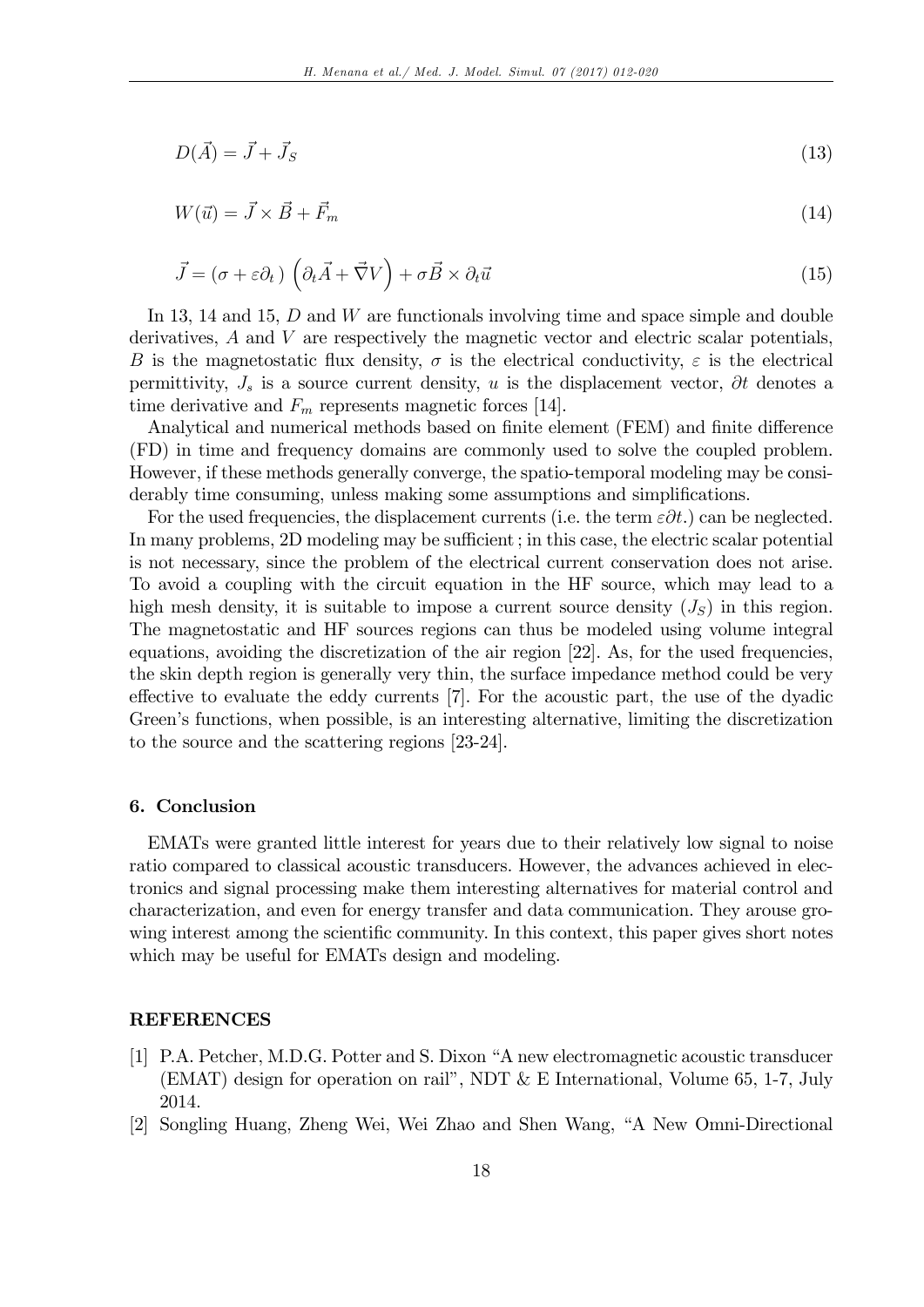EMAT for Ultrasonic Lamb Wave Tomography Imaging of Metallic Plate Defects<sup>"</sup>, Sensors, 14, 3458-3476, 2014.

- [3] B. W. Maxfield, A. Kuramoto, and J. K. Hulbert, "Evaluating EMAT Designs for Selected Applications", The Official Journal of the American Society for Nondestructive Testing, 1166-1183, October 1987.
- [4] S. Aliouane, M. Hassam, A. Badidi Bouda and A. Benchaala, "Electromagnetic Acoustic Transducers (EMATs) Design - Evaluation of their Performances", 15th World Conference on Non-Destructive Testing, Rome, 15-21 October 2000.
- [5] B. Igarashi, G. A. Alers, and P. T. Purtscher, "Magnetostrictive EMAT efficiency as a materials characterization toolî, Review of Progress in Quantitative Nondestructive Evaluation. Vol. 17, 1485-1492, 1998.
- [6] G. A. Alers and L. R. Burns, "EMAT Designs for Special Applications", The Official Journal of the American Society for Nondestructive Testing, 1184-1189, October 1987.
- [7] A.V. Clark, S.R. Schaps, and C.M. Fortunko, "A well-shielded EMAT for on line ultrasonic monitoring for GMA welding", IEEE ultrasonics symposium, 337-340, 1991.
- [8] Hirotsugo Ogi, Masahiko Hirao and Toshihiro Ohtani, "Line focusing electromagnetic acoustic transducers for the detection of slit defects  $\degree$ , IEEE transactions on electronics, ferroelectrics and frequency control, vol.46,  $n^{\circ}2$ , 341-346, march 1999.
- [9] Dhayalan, R., Kumar, Anish, Rao, B. Purna Chandra, Jayakumar, T. "A hybrid finite element model for spiral coil electromagnetic acoustic transducer  $(EMAT)$ . International Journal of Applied Electromagnetics and Mechanics, vol. 46, no. 3, 491- 500, 2014.
- [10] Ludwig, Reinhold, Dai, X. W. "Numerical Simulation of Electromagnetic Acoustic Transducer in the Time Domainî, Journal of Applied Physics, 69(1), 89-98, 1991.
- [11] R. Lerch, M. Kaltenbacher, H. Landes, M. Hofer, J. Hoffelner, M. Raush, M. Schienner, ìAdvanced computer modelling of magnetomecanical transducers and their sound field", IEEE ultrasonics symposium, 747-758, 2000.
- $[12]R$ . Ludwing, Z. You and R. Palanisamy, "Numerical simulation of an electromagnetic acoustic transducer-receiver system for NDT applicationî, IEEE transactions on magnetics, vol.29, n°3, 2081-2088, may 1993.
- [13] Prashant Saxena, "On the general governing equations of electromagnetic acoustic transducersî, Archive of Mechanical Engineering, vol. 40, issue 2, 231-246, 2013.
- [14] Remo Ribichini, "Modeling of electromagnetic acoustic transducers", PHD dissertation, Department of Mechanical Engineering Imperial College London, 2011.
- $[15]R$ . Murayama, K. Fujisawa, H. Fukuoka, M. Hirao, S. Yonehara, "Nondestructive evaluation of material properties with EMAT", IEEE ultrasonics symposium, 1159-1162, 1989.
- [16] B. Igarashi, G.A. Albert and P.T. Purtsher, "An ultrasonic measurement of magnetostrictionî, IEEE ultrasonics symposium, Pages 709-712, 1997.
- $[17]$ H. Ogi, M. Hirao and T. Ohtani, "Flow detection by line focussing electromagnetic acoustic transducersî, IEEE ultrasonics symposium, 653-656, 1997.
- [18] Tetsuya Uchimotoa, Toshiyuki Takagia, Toshiaki Ichiharaa, Gerd Dobmannb, "Evaluation of fatigue cracks by an angle beam EMAT–ET dual probe", NDT  $&\&$  E International, Volume 72, 10-16, June 2015.
- [19] P.A.Petcher, S.Dixon, "Weld defect detection using PPM EMAT generated shear ho-